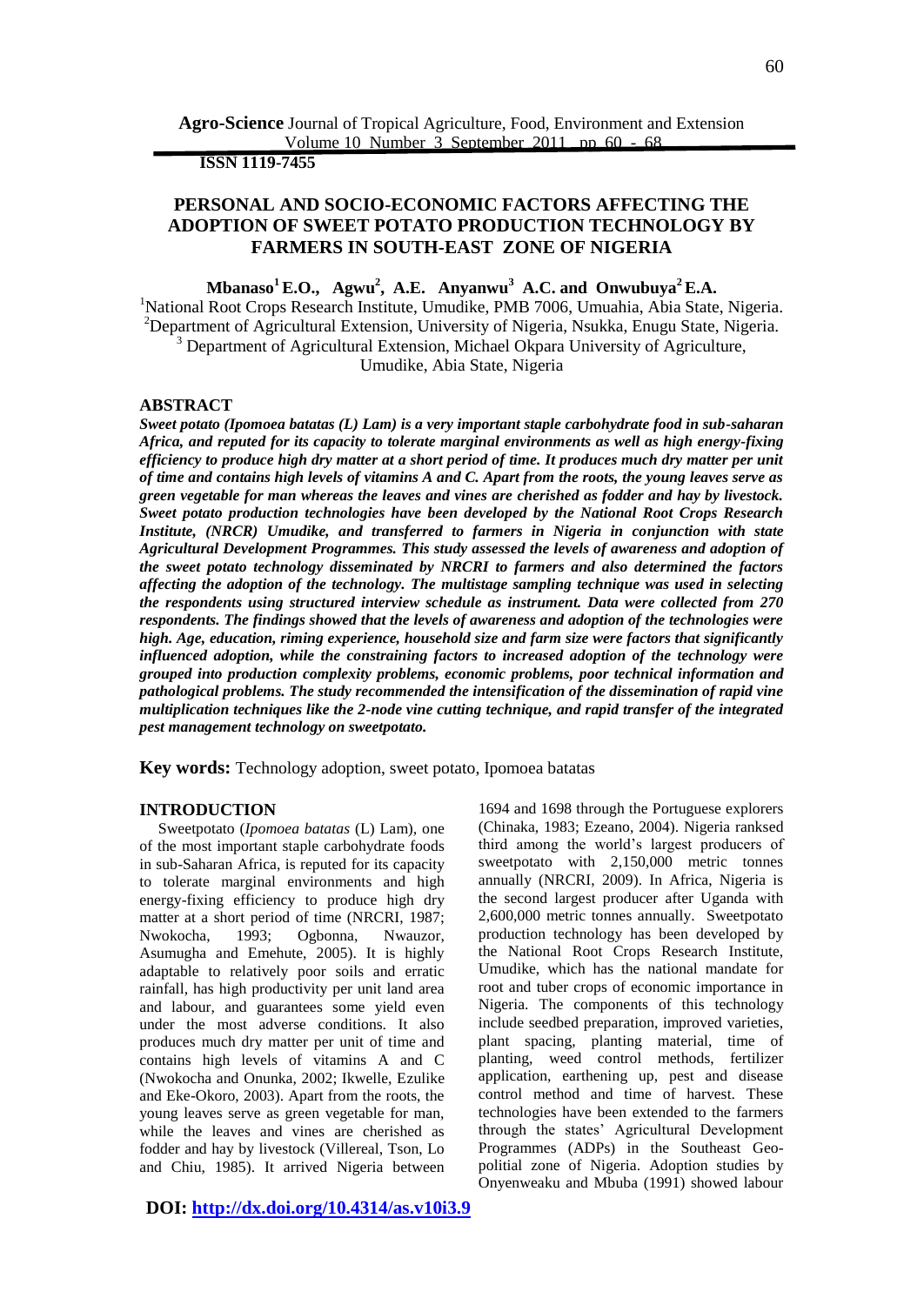availability, attendance at farmers' meetings and extension contact to be positively and significantly associated with the adoption of yam minisett technique by farmers in Anambra State. Chikwendu , Chinaka and Omotayo (1995) showed that household size, age, co-operative membership, tenural status and intensity of extension contact as being significant determinants of adoption of yam minisett Ironkwe, Unanma and Asiedu (2003) indicated farming experience, membership of cooperatives and income as being positively and significantly related to adoption; Mbanaso, Chukwu and Chijioke (2005) showed that age, farm size, sex and extension contact were the significant factors affecting the adoption of the two-node cutting technique of sweetpotato production in Ebonyi State. There is the need to assess the awareness and adoption statuses of the sweetpotato production technology in Nigeria. This study was, designed to: examine the personal and socio-economic characteristics of the farmers in Nigeria; assess the levels of awareness and adoption of the technology by the farmers, determine the personal and socioeconomic factors affecting adoption of these technologies by the farmers; and identify any constraint to adoption of sweetpotato production technology.

### **MATERIALS AND METHODS**

The study was carried out in the Southeast zone of Nigeria. Using the multistage sampling technique, three states were randomly selected out of nine states in the zone. These were Abia, Ebonyi and Imo States. Three agricultural zones, according to the State ADP's delineation, were selected from each state, and three extension blocks from each agricultural zone. Two circles were selected from each extension block while five farmers were selected from each circle using a list provided by the extension agent overseeing the circle. This gave 90 farmers from each State and a total of 270 farmers. Structured interview schedule was used as instrument for data collection. In analyzing data generated for the study, descriptive statistics were used in examining the personal and socioeconomic characteristics of the farmers, as well as assessing the levels of awareness and adoption. In determining the personal and socioeconomic factors affecting adoption of the sweetpotato production technology by the farmers, the probit regression analysis was used as a statistical tool. The estimated probit function is given by

 $Pi = bo + b_1Xi$ 

Where

 $Pi$  = estimated probit value for adoption  $(Z_A)$ 

 $Xi$  = the independent or explanatory variables for adoption  $(Z_A)$ 

bo = Intercept

 $b_1$  = regression parameter to be tested for significance

Subsequently, the determinants of adoption of the sweetpotato production technologies are given, respectively, as:

 $Z_A = bo +$  $b_1X_1+b_2X_2+b_3X_3+b_4X_4+b_5X_5+b_6X_6+b_7X7+b_8X_8$  $+b_9X_9 +b_{10}X_{10}+b_{11}X_{11}$ Where:

 $X_{1-}$  Age, measured in years

 $X_{2}$ = Sex, male= 1, female=0

 $X_3$ = Education dummy variable for education of head of household. 1 if an education, 0 otherwise  $X_{4}$  Marital status, dummy variable for having life partner; 1 if there is life partner, 0 otherwise  $X_{5}$  Household size, total number of household members

 $X_{6}$  Occupation, major occupation of the respondent

 $X_{7}$  Credit, dummy variable for participating in a formal or informal credit

system. 1 if participates, 0 otherwise

 $X_{8=}$  Farm size, hectares of land a household farmed (with sweetpotato) in the

previous year

 $X_{10}$  Membership of social/farmers' organization. 1 if involved in any organization, 0 otherwise

 $X_{11}$  Extension, dummy variable for having had contact with extension agency. 1 if had such contact, 0 otherwise

Identification of the constraints to the adoption of the sweetpotato production technology in the country was achieved using a five-point Likert-type rating scale. The response options and assigned values were: To a very great extent=5; To a great extent=4;To some extent=3;To a little extent=2; None at all=1. A list of possible constraints was supplied, from which the respondents were asked to indicate the extent of their perceived seriousness of each constraint according to the response options provided. Data were subjected to exploratory factor analysis procedure, using the principal factor model with varimax rotation in classifying the constraint variables into major constraint factors. In factor analysis, the factor loading under each constraint variable (beta weight) represents a correlation of the variables (constraint areas) to the identified constraint factor, and has the same interpretation as any correlation coefficient. The variables with loadings of 0.40 and above (10% overlapping variance; Chukwuone, Agwu and Ozor, in Akinnagbe 2009) were used in naming the factors.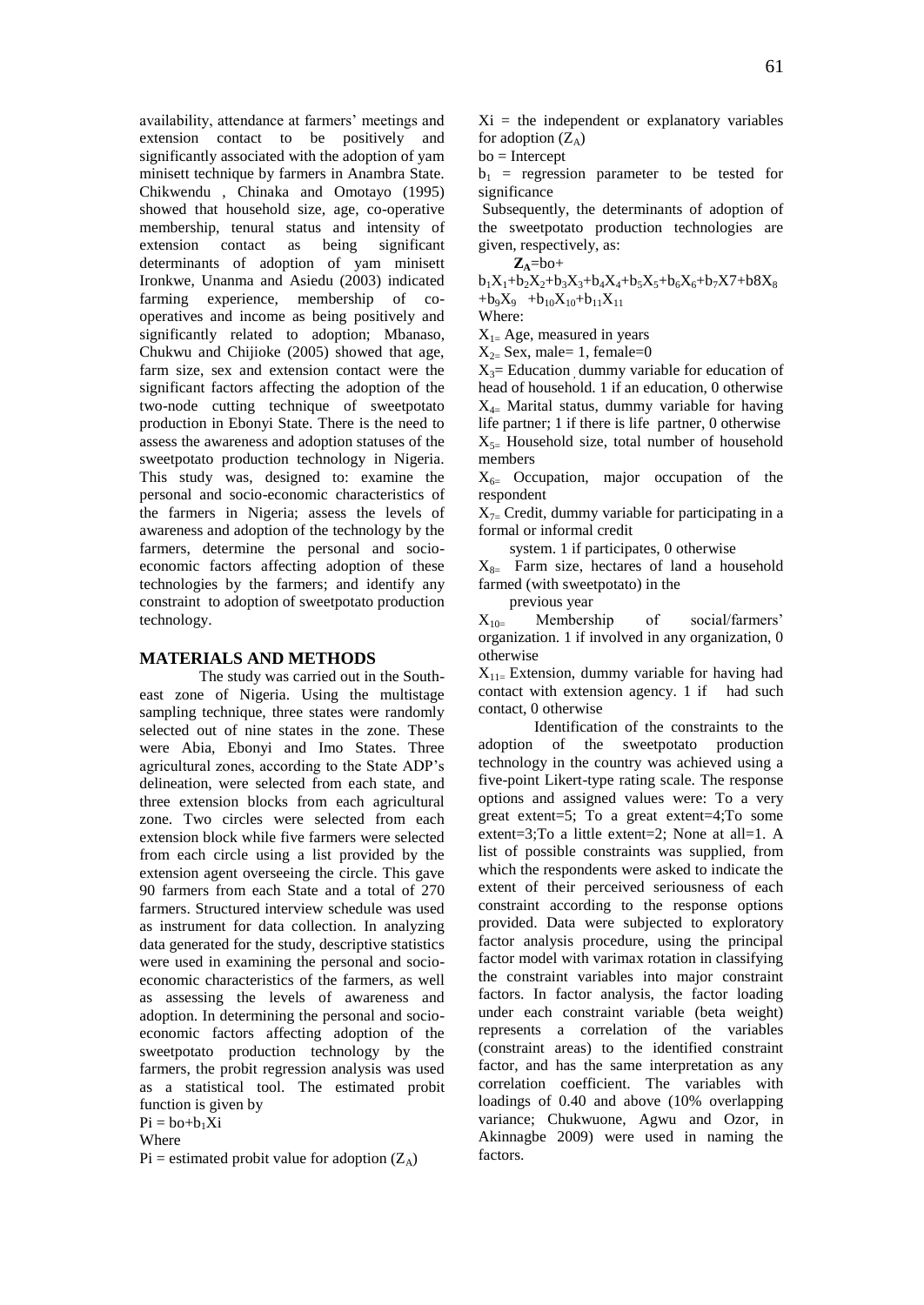#### **RESULTS AND DISCUSSION**

### **Personal and socio-economic characteristics of respondents**

As shown in Table 1, the highest(24.82%) proportion of the respondents were within the age range of 40-49 years, followed by those of  $50-59$  years  $(23.70\%)$ , 60 years and above (23.33%), 30-39 years (17.78%) and lastly 20-29 years (10.37%). The average age of the respondents was about 48 years, showing that there was a relatively high proportion of people in their prime of life among the respondents. This falls within the economically productive proportion of the population as defined by Food and Agriculture Organization (1997) cited in Emodi (2009). Moreover, the farmers were still in their active years, as majority (66.30%) of them were between 30 and 59 years, a situation that is likely to favour the adoption of the sweetpotato production. About 51% of the respondents were males while 49% were female. This implies that gender distribution among farmers in sweetpotato production is skewed slightly towards male. This is at variance with the findings of Okwusi, Amamgbo and Asumugha (2005) which showed that female predominated in the production, processing and utilization of sweetpotato in South-eastern Nigeria. The table further showed that 72.59% of the respondents were married, followed by 14.82% who were widowed, 9.26% who were single and 3.33% were divorced or separated. Entries in Table 1 also revealed that 14.07% of the farmers had no formal education, 26.30% had primary education, 38.89% had secondary education, while 20.74% had post secondary education. This means that majority of the farmers were literate, as about 86% of them had one form of formal education or other. The high proportion of literate people among the farming population implies that majority of them are in a better position to be aware of, understand and adopt the sweetpotato production technology. Education has always been known to play a positive role in the adoption of improved technologies among farmers (Sheikh, Ather, Arshed and Kashi, 2006). Table 1 also showed that 27.78% of the respondents had 1-10 years of farming experience, 31.48% had between 11 and 20 years of experience, while 40.74% had 21 or more years of farming experience. The mean years of farming experience was 22.22 years, implying that the farmers have long period of farming experience that will enhance their understanding and subsequent adoption of the sweetpotato production technology. The table further showed that households that had between one and five people made up 37.78% of the respondents, those with six to ten members

constituted 49.26%, while those households with 11 persons or more made up 12.96% of the respondents. The average household size was 7 persons. This means that the farmers had relatively large-sized households. This is advantageous to farming since it will enable the farmer to use family labour and thereby reduce the cost of hiring labour for sweetpotato production. Entries in Table 1 showed that majority (90.74%) of the respondents belonged to social/farmers'organization, while only 9.26% did not. This is advantageous to farming since, according to Peterson (1997) in Agwu (2000), farmers'/social organizations offer an effective channel for extension contact with large numbers of farmers, as well as opportunities for participatory interaction with extension organizations. This enhances farmers' uptake of new practices such as the sweetpotato production technology. The table further revealed that majority (95.56) of the respondents did not participate in any credit system for the production of sweetpotato while less than 5% did. This implies that their scales of operation were such that can easily be funded from their personal earnings without resorting to loans. This should be expected since sweetpotato is a low input crop, and does not require large capital outlay to produce (Nwokocha, 1993; Ogbonna, Nwauzor, Asumugha and Emehute, 2005).Table 1 further showed that 60% of the respondents have had contact with the extension agency in the zone while 40 percent had none. This means that majority of the respondents have had contact with extension and are, therefore, expected to be more exposed to relevant technologies like the sweetpotato production technologies being disseminated through the agency. Majority (62.96%) of the respondents cultivated less than one hectare of land for sweetpotato, 25.93% of them cultivated 1 to 1.99 hectares, 7.41% cultivated 2 to 2.99 hectares, 1.85% cultivated 3 to 3.99 hectares while another 1.85% cultivated 4 to 4.99 hectares. The average farm size was 1.34 hectares. Shaib, Aliyu and Bakshi (1997) classified farm holdings in Nigeria into three broad categories of small-scale, medium-scale and large-scale. Small-scale farm holdings were less than 6 hectares in size, medium-scale farm holdings were 6 to 9.99 hectares in size while large-scale farm holdings were 10 hectares and more in size. In this study, none of the farmers cultivated more than 4.99 hectares of land. This means that all the sweetpotato farmers in the zone were small-scale farmers. This finding is in agreement with the findings of studies by Aniedu (2006) and Emodi (2009) which found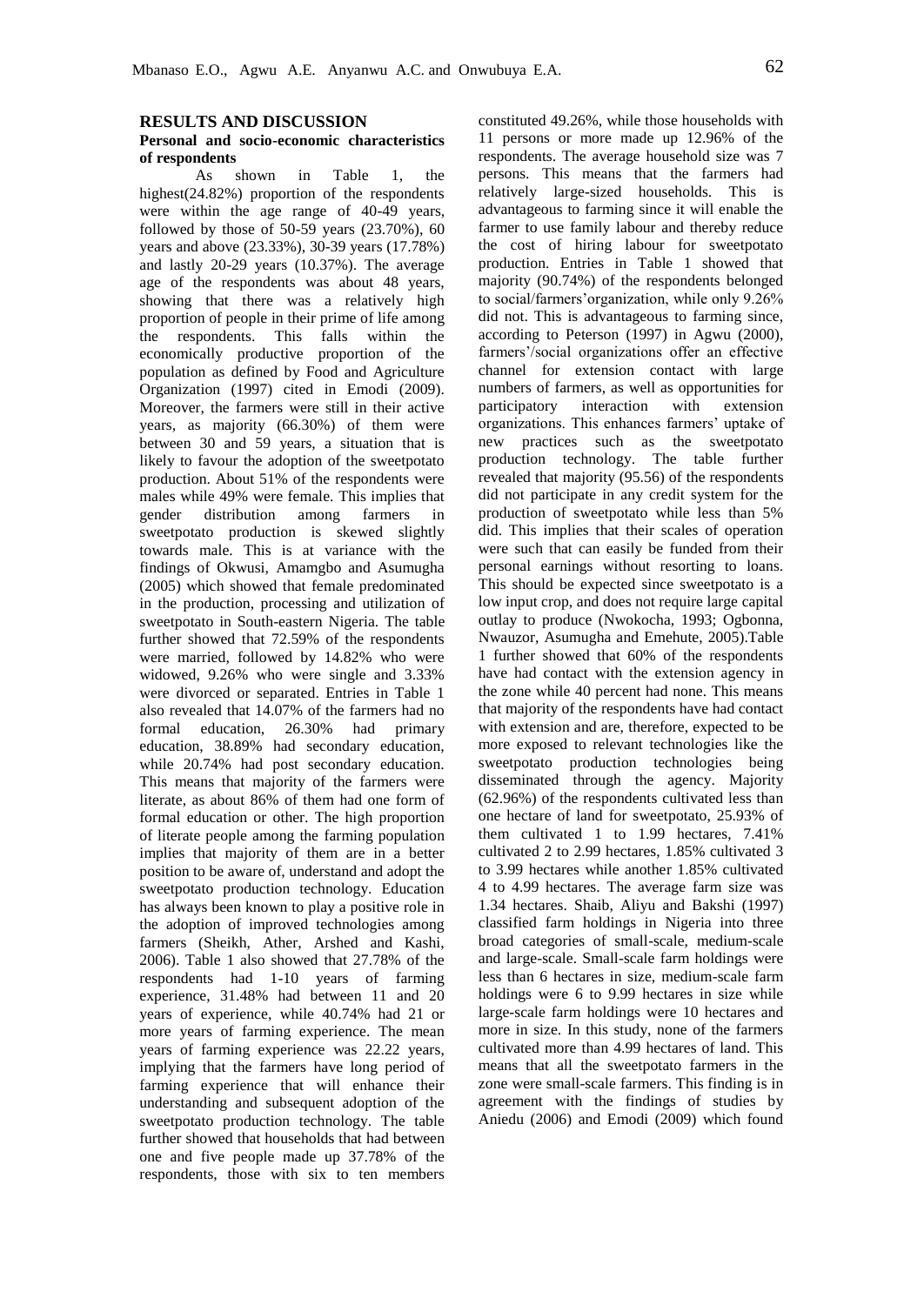small-scale farmers predominating in the zone. The implication is that farmers in the Southeast agroecological zone of Nigeria are small-scaled farmers.

### **Awareness of the sweetpotato production technology**

Entries in Table 2 show that 79.63 percent of the respondents were aware of the sweetpotato production technology, while 20.37 percent were not aware of it. This means that majority of the farmers in the Southeast geo-political zone of Nigeria were aware of it. This is of advantage to the adoption of the sweetpotato production technology, as awareness is an indispensable and preceding step towards the adoption of any improved practice.

### **Level of adoption of sweetpotato production technology**

Table 3 showed the levels of adoption of the components of the sweetpotato production technology. All (100.00%) the farmers who were aware of this technology adopted the technology of seedbed preparation, which is the use of ridges or mounds. Use of improved sweetpotato varieties had 77.20% as level of adoption, while plant spacing had the lowest (59.50%) level of adoption. Use of planting materials (5/6-node vine cuttings) had 80.00% as adoption level, time of planting, 98.00%, weed control methods, 100.00%, and fertilizer application, 92.00%. Earthening-up technique, pest and disease control methods and time of harvesting had adoption level of 100.00% each. This means that

the sweetpotato production technology has a high level of adoption among the farmers in Nigeria. The implication is that the farmers in the South-east agroecological zone of Nigeria are willing to adopt this technology once they are aware of it.

#### **Personal and socio-economic factors affecting adoption of sweetpotato production technology in Nigeria**

 Table 4 shows the result of the probit regression analysis of the personal and socio-economic

factors affecting the adoption of sweetpotato production technology. Age, education, farming experience, household size and farm size were found to be significant factors affecting the adoption of the technology. Farm size was found to be positively related to the adoption of sweetpotato production technology at 10% level. This means that increases in farm size would result to corresponding increases in adoption of the technology. This is in agreement with Mbanaso, Chukwu and Chijioke (2005) who found similar positive relationship between farm size and adoption of the 2-node vine cutting technique of sweetpotato production in Ebonyi State. Household size was found to be positively and significantly related to the adoption of the technology at 5% level. This means that an increase in household size will lead to a corresponding increase in the adoption of the sweetpotato production technology. Large household size is expected to provide cheap family labour needed for increased sweetpotato production. Farming experience was similarly positively and significantly related to adoption at 10% level, implying that increases in farming experience will lead to increases in the adoption of the technology. In Mbanaso, Chukwu and Chijioke (2005), this variable was not found to be significant. Education was statistically significant at 1% level, meaning that increased levels of formal education will result to increased adoption of the sweetpotato production technology. This is consistent with literature on the role of education in the adoption of new technologies, and posits that education level influences a person's allocative and technical efficiency, thus positively influencing the adoption decision (Wendland and Sills, 2008). Age was negatively and significantly related to adoption at 5% level. This means that increases in age would lead to decreases in adoption. This is contrary to expectation since sweetpotato is a low-input crop and its production less tasking or resource-demanding than such crops as cassava, yam and cocoyam.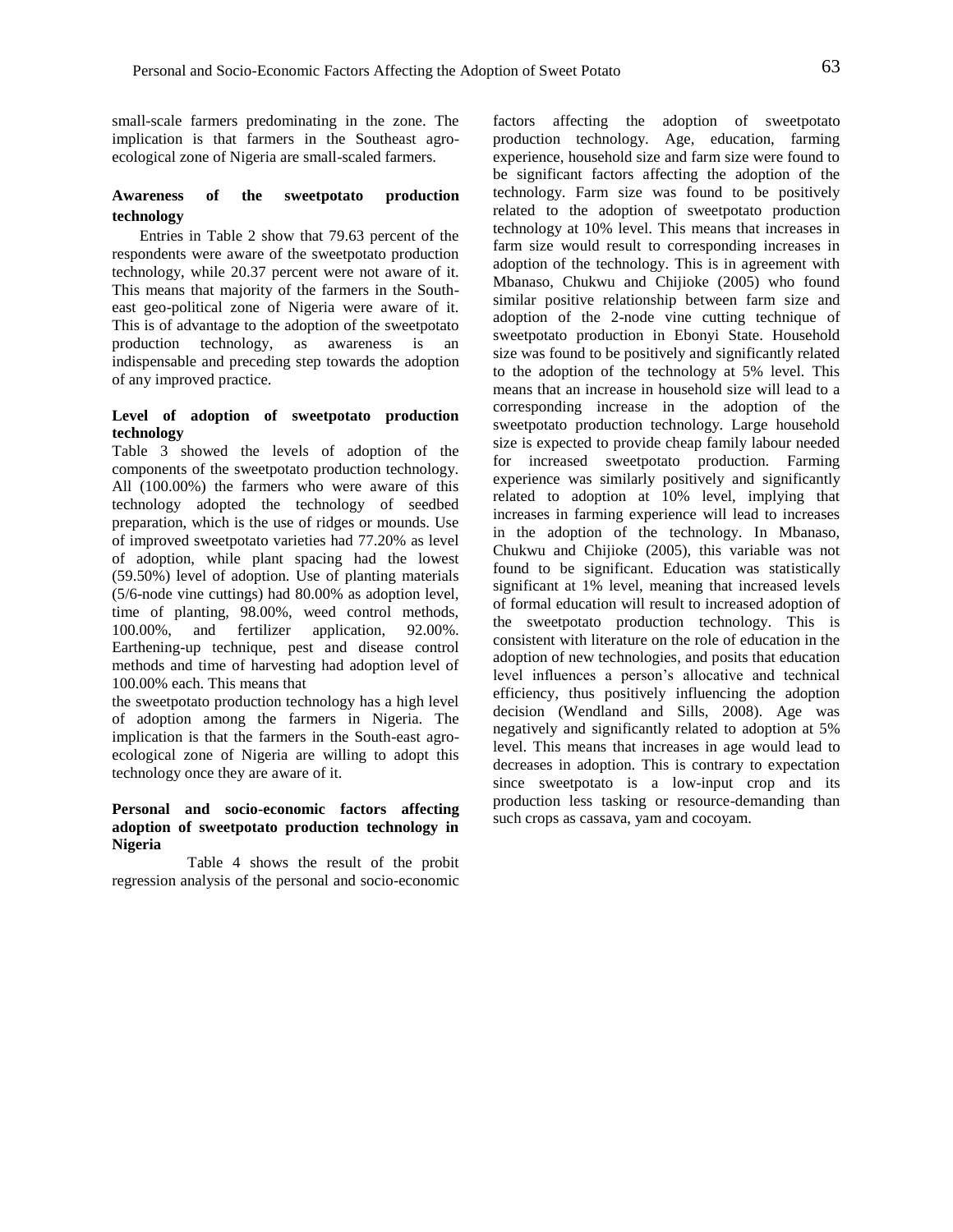| Category                                   | $\frac{0}{0}$ | Mean(M)     |
|--------------------------------------------|---------------|-------------|
| <b>Personal characteristics</b>            |               |             |
| Age (Years)                                |               |             |
| 20-29                                      | 10.37         |             |
| 30-39                                      | 17.78         |             |
| 40-49                                      | 24.82         |             |
| 50-59                                      | 23.70         |             |
| $\geq 60$                                  | 23.33         | 48.31       |
| <b>Sex</b>                                 |               |             |
| Male                                       | 51.11         |             |
| Female                                     | 48.89         |             |
| <b>Married status</b>                      |               |             |
| Married                                    | 72.59         |             |
| Single                                     | 9.26          |             |
| Divorced/separated                         | 3.33          |             |
| Widowed                                    | 20.74         |             |
| <b>Formal education</b>                    |               |             |
| None                                       | 14.07         |             |
| Primary                                    | 26.30         |             |
| Secondary                                  | 38.89         |             |
| Post secondary                             | 20.74         |             |
| Farming experience (Years)                 |               |             |
| $1 - 10$                                   | 27.78         |             |
| $11 - 20$                                  | 31.48         |             |
| $\geq$ 21                                  | 40.74         | 22.22 years |
| <b>Household size</b>                      |               |             |
| $1 - 5$                                    | 37.78         |             |
| $6 - 10$                                   | 49.26         |             |
| $\geq 11$                                  | 12.96         | 7 persons   |
| Socio-economic characteristics             |               |             |
| Membership of social/farmers' organization |               |             |
| Yes                                        | 90.74         |             |
| N <sub>o</sub>                             | 9.26          |             |
| Access to credit facility                  |               |             |
| Yes                                        | 4.44          |             |
| N <sub>o</sub>                             | 95.56         |             |
| <b>Extension contact</b>                   |               |             |
| Yes                                        | 60.00         |             |
| N <sub>o</sub>                             | 40.00         |             |
| Farm size (Ha)                             |               |             |
| $\leq 0.99$                                | 62.96         |             |
| 1.00-1.99                                  | 25.93         |             |
| $2.00 - 2.99$                              | 7.41          |             |
| $3.00 - 3.99$                              | 1.85          |             |
| $4.00 - 4.99$                              | 1.85          |             |

# **Table 1: Percentage distribution of respondents according to their personal and socoeconomic characteristics (N=270)**

# **Table 2: Percentage distribution of respondents by level of awareness of the sweetpotato production technology (N=270)**

| ◡<br>Category | %                     |
|---------------|-----------------------|
| Aware         | 79.63                 |
| Unaware       | דכ חר<br><b>20.37</b> |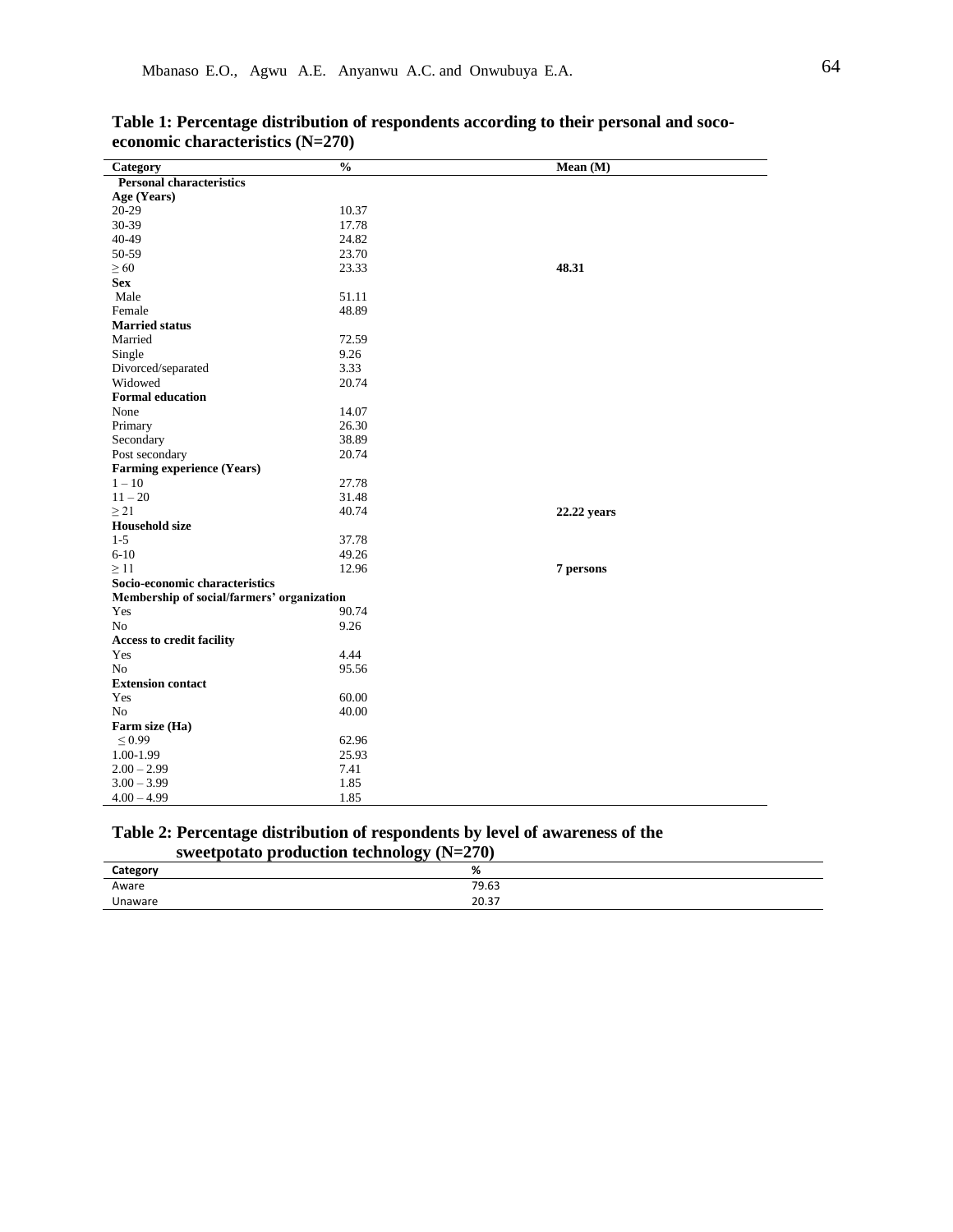|                                  | $\sim$                 |
|----------------------------------|------------------------|
| <b>Production technology</b>     | Adoption level $(\% )$ |
| Seedbed preparation              | 100.00                 |
| Improved varieties               | 77.20                  |
| Plant spacing                    | 59.50                  |
| Planting material                | 80.00                  |
| Time of planting                 | 98.00                  |
| Weed control methods             | 100.00                 |
| Fertilizer application           | 92.00                  |
| Earthening up                    | 100.00                 |
| Pest and disease control methods | 100.00                 |
| Time of harvesting               | 100.00                 |

**Table 3: Percentage distribution of respondents according to levels of adoption of components of sweetpotato production technology (n=215)** 

|  | Table 4: Probit regression of adoption of sweetpotato |  |  |  |  |
|--|-------------------------------------------------------|--|--|--|--|
|--|-------------------------------------------------------|--|--|--|--|

|                | THOIC IN I LODIC LULL CODIOII OF MUOPELOII OF DITCUPOURLO |           |           |  |
|----------------|-----------------------------------------------------------|-----------|-----------|--|
| Variable       | Coefficient                                               | Std. err. | 7         |  |
| Age            | $-.0330114$                                               | .0162069  | $-2.04**$ |  |
| <b>Sex</b>     | .1588849                                                  | .2426512  | 0.65      |  |
| Marital status | .0627935                                                  | .2971412  | 0.21      |  |
| Educ           | .1304912                                                  | .0293332  | $4.45***$ |  |
| Farmexp        | .0300743                                                  | .0176014  | $1.71*$   |  |
| <b>HHS</b>     | .1294995                                                  | .0438295  | $2.95**$  |  |
| Member         | $-1509982$                                                | .4191726  | $-0.36$   |  |
| Credit         | .8213977                                                  | .5535358  | 1.48      |  |
| Extension      | .0730928                                                  | .2563753  | 0.29      |  |
| Farmsize       | .4130043                                                  | .2474007  | $1.67*$   |  |
| Const          | 1.105428                                                  | .6759891  | 1.64      |  |
|                |                                                           |           |           |  |

\*=significant at 10%; \*\*= significant at 5%; \*\*\*=significant at 1%

## **Factors constraining the adoption of technologies**

Table 5 showed the varimax rotated constraint factors influencing the adoption of the sweetpotato production technologies as perceived by the farmers. The identified constraint factors were: production complexity problems, economic problems, poor technical information and pathological problems. Production complexity problem was dominated by recommended sweetpotato production practices are costly to carry out (0.805), high cost of sweetpotato vine needed for planting (0.709), low consumer preference associated with sweetpotato product (0.707), and difficulty in integrating sweetpotato production technology into existing production system (0.684). Other constraining variables included unavailability of sweetpotato vines needed for planting (0.643), recommended sweetpotato production practices are complex to carry out (0.628), and lack of market to sell increased quantities of sweetpotato (0.595). Most farmers in the rural areas will not adopt any innovation which they find to be complex. In this regard, the farmers will be unable to manipulate the innovation (van den Ban and Hawkins, 1996; Adekoya and Tologbonse, 2005). Subsequently, they will not be able to integrate such innovations, like the sweetpotato innovation, into their existing production system.

 Items that loaded high in factor 2, (economic problem), included high cost of available inorganic fertilizer (0.774), available agro-chemicals (herbicides) are costly (0.758), unavailability of inorganic fertilizer (0.748) and unavailability of agro-chemicals (0.673). In many situations, the development of sustainable production requires increased use of purchased inputs such as inorganic fertilizers and agro-chemicals like herbicides (Agwu, 2000). These inputs require funds, and the poor economic conditions of the farmers often constrain them from using these sweetpotato technologies. This situation is compounded by the unavailability of the inputs. Issues which loaded high under factor 3, (poor technical information), included: lack of contact with important sources of information on sweetpotato production (0.768), and lack of adequate technical knowledge about recommended farm practices associated with sweetpotato production (0.725). The transfer of agricultural technologies is a process that involves multiple functions of information, teaching, technology supply and technology service (Asiabaka, 1991). The implication is that the recipients of the technology require the technical knowledge that underlie the formulation and design of the technology (Okono,1994, in Agwu, 2000). Thus the poor technical knowledge of the farmers may contribute in making the adoption of the sweetpotato production technologies difficult.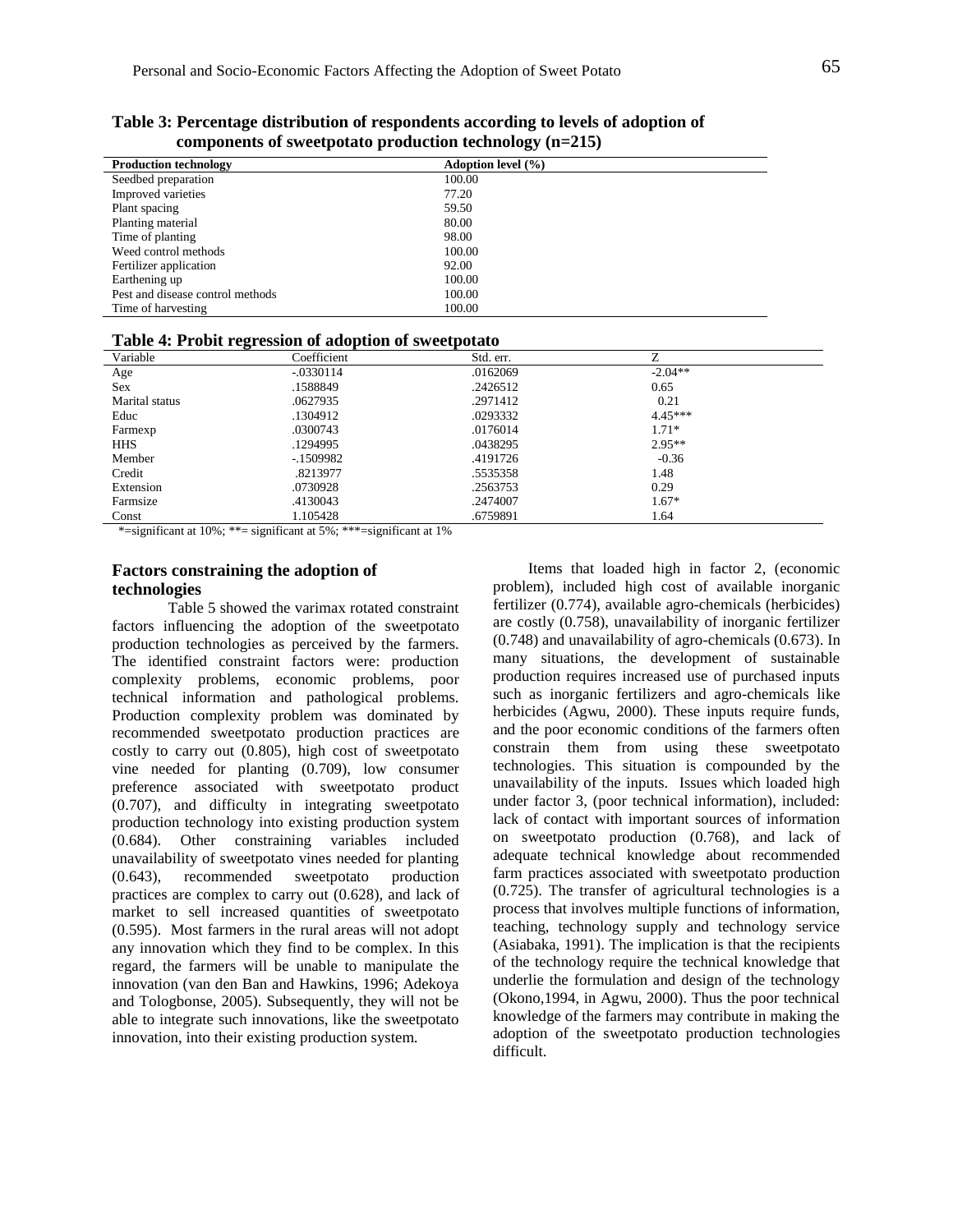| <b>Constraint variables</b><br>Factor 3<br>Factor 4<br>Factor 1<br>Factor 2<br>$-0.127$<br>0.066<br>Scarcity of land<br>$-0.344$<br>0.504<br>0.275<br>0.028<br>0.205<br>Low soil fertility<br>0.265<br>$-0.037$<br>Unavailability of labour<br>0.328<br>$-0.577$<br>0.438 |
|---------------------------------------------------------------------------------------------------------------------------------------------------------------------------------------------------------------------------------------------------------------------------|
|                                                                                                                                                                                                                                                                           |
|                                                                                                                                                                                                                                                                           |
|                                                                                                                                                                                                                                                                           |
|                                                                                                                                                                                                                                                                           |
| High cost of hired labour<br>$-0.167$<br>0.430<br>$-0.527$<br>0.340                                                                                                                                                                                                       |
| Difficulty in integrating sweetpotato production technologies into<br>0.684<br>0.134<br>0.141<br>$-0.155$                                                                                                                                                                 |
| existing production system                                                                                                                                                                                                                                                |
| 0.707<br>$-0.051$<br>0.178<br>$-0.053$<br>Low consumer preference associated with                                                                                                                                                                                         |
| sweetpotato product                                                                                                                                                                                                                                                       |
| Lack of market to sell increased quantity<br>0.595<br>$-0.088$<br>$-0.097$<br>$-0.091$                                                                                                                                                                                    |
| of sweetpotato                                                                                                                                                                                                                                                            |
| Lack of capital to carry out necessary<br>0.022<br>0.459<br>$-0.457$<br>0.314                                                                                                                                                                                             |
| farm activities                                                                                                                                                                                                                                                           |
| Unavailability of sweetpotato vines<br>0.643<br>$-0.048$<br>0.012<br>0.383                                                                                                                                                                                                |
| needed for planting                                                                                                                                                                                                                                                       |
| High cost of sweetpotato vines needed<br>0.709<br>$-0.099$<br>0.332<br>$-0.147$                                                                                                                                                                                           |
| for planting                                                                                                                                                                                                                                                              |
| 0.020<br>Unavailability of inorganic fertilizer<br>0.017<br>0.748<br>0.044                                                                                                                                                                                                |
| High cost of inorganic fertilizer<br>$-0.107$<br>0.309<br>0.051<br>0.774                                                                                                                                                                                                  |
| Unavailability of agro-chemicals<br>$-0.013$<br>0.673<br>0.210<br>$-0.140$                                                                                                                                                                                                |
| (herbicides)                                                                                                                                                                                                                                                              |
| Available agro-chemicals are costly<br>0.037<br>0.758<br>0.101<br>$-0.167$                                                                                                                                                                                                |
| 0.165<br>0.377<br>$-0.050$<br>Recommended sweetpotato production<br>0.628                                                                                                                                                                                                 |
| practices are complex to carry out                                                                                                                                                                                                                                        |
| Recommended sweetpotato production<br>0.805<br>0.068<br>0.125<br>$-0.143$                                                                                                                                                                                                 |
| practices are costly to carry out                                                                                                                                                                                                                                         |
| 0.224<br>Lack of adequate technical knowledge<br>0.200<br>0.725<br>$-0.073$                                                                                                                                                                                               |
| about recommended farm practices                                                                                                                                                                                                                                          |
| associated with sweetpotato production                                                                                                                                                                                                                                    |
| Lack of contact with important sources of<br>0.069<br>0.066<br>0.768<br>0.329                                                                                                                                                                                             |
| information on sweetpotato production                                                                                                                                                                                                                                     |
| 0.021<br>0.052<br>Problem of pest attack on sweetpotato<br>$-0.105$<br>0.809                                                                                                                                                                                              |
| Problem of disease attack on sweetpotato<br>$-0.115$<br>$-0.034$<br>$-0.032$<br>0.783                                                                                                                                                                                     |

| Table 5: Varimax rotated factors constraining the adoption of sweetpotato production |
|--------------------------------------------------------------------------------------|
| technology by farmers                                                                |

Personal and socio-economic factors affecting adoption of

sweetpotato production technology in Nigeria

 Specific issues with high loading under factor 4 (pathological problem) included problem of pest attack on sweetpotato (0.809), problem of disease attack on sweetpotato (0.783) and scarcity of land (0.504). The major pathological problem of sweetpotato in the South-east agro-ecological zone of Nigeria (Abia, Akwa Ibom, Anambra, Bayelsa, Cross River, Ebonyi, Enugu, Imo and Rivers States) is attack by the sweetpotato weevil, *Cylas spp*. The incidence of this pest increases with increase in the dryness of the soil. Therefore, farmers who harvest their crops piece-meal or leave their crops in the soil into the dry season stand the risk of losing more of their produce through the attack of this pest than those who harvest their crops earlier (Nnodu, 1981; Anioke, Ene and Abazie 1987) However, some variables were loaded high in more than one factor and were, as a result, not considered in the process of naming the extracted factors. These included: unavailability of labour (loaded in factors 3 and 4), high cost of labour (loaded in factors 2 and 3) and lack of capital to carry out necessary farm activities (loaded in factors 2 and 3). One variable, low

soil fertility, had loadings that were below 0.40 which was used in naming the factors. It was, therefore, not included in the naming of the naming of the extracted factors.

## **CONCLUSION AND RECOMMENDATIONS**

There is a high level of awareness of the sweetpotato production technology among the farmers in Southeast agro-ecological zone of Nigeria. Similarly, the study reviewed high level of adoption of the technology. The variables age, education, farming experience, household size and farm size were significant factors influencing adoption of the technology by farmers in Nigeria. Four factors were identified as constraints to increased adoption of the sweetpotato production technology. These were: production complexity problems, economic problems, poor technical information and pathological problems, with production complexity problems predominating. It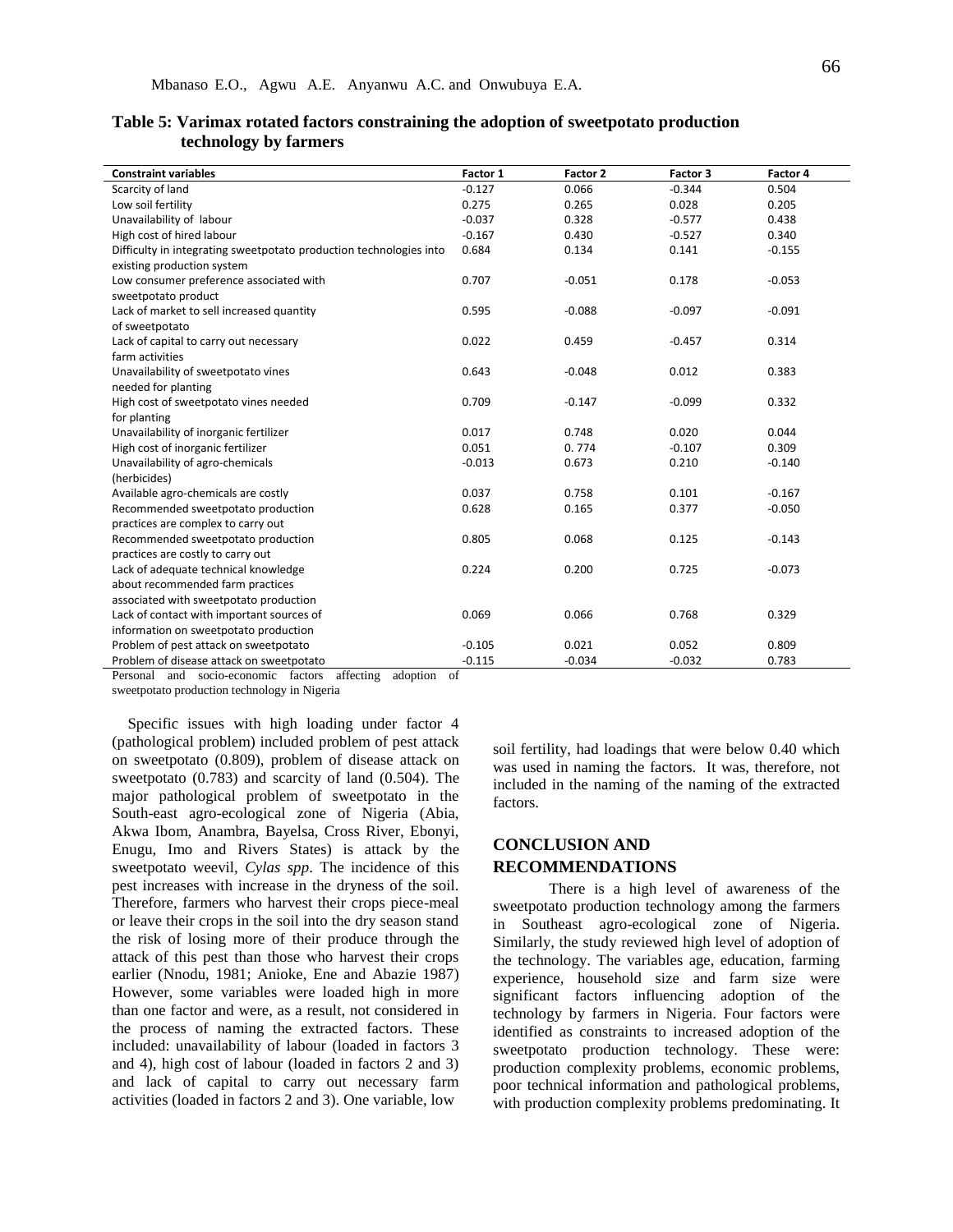was, therefore, recommended that, firstly, there be intensification of dissemination of technologies on rapid multiplication of sweetpotato vines, such as the 2-node vine cutting technique, by the extension agency. Finally, integrated pest management (IPM) technologies on sweetpotato should be rapidly disseminated among the farmers to reduce overdependence on agro-chemicals.

#### **REFERENCES**

Adekoya, A.E. and Tologbonse, E.B. (2005). *Agricultural Extension in Nigeria*. In: Terry A.

 Olowu (ed) Journal of Agricultural Extension. Ilorin: Agricultural Extension Society

of Nigeria.

- Agwu, A. E. (2000). Diffusion of improved cowpea production technologies among farmers in the North East Savanna Zone of Nigeria. Ph.D. thesis, Department of Agricultural Extension, University of Nigeria, Nsukka.
- Akinnagbe, O. M. (2009). Evaluation of cocoa resuscitation programmes of Government and non-governmental agencies in South-western Nigeria. Ph.D research proposal, Department of Agricultural Extension, University of Nigeria, Nsukka.
- Aniedu, C. (2006). Gender Factors in Access and Use of Improved Yam Technologies by Farmers in Southeastern Nigeria. Unpublished Ph.D. thesis, Michael Okpara University of Agriculture, Umudike.
- Anioke, S.C., Ene, I. O. and Abazie, A. C. (1987). Germplasm maintenance and screening for resistance to pests. Annual Report of the National Root Crops Research Institute, Umudike.
- Asiabaka, C. C. (1991). The role of Imo State Agricultural Development Project in boosting food production, The Nigerian Journal of Agricultural Extension, Vol. 6 (1 & 2): 47-51.
- Asumugha, G.N. and Chinaka, C.C (1998). Socioeconomic and cultural variables influencing adoption of yam minisett technique in three Eastern States of Nigeria. In: M.C. Igbokwe, L.S. EluaguG.N. Asumugha and J.A. Mbanasor (eds) Sustainable Agricultural Development in a Changing Environment. Proceedings of the 32<sup>nd</sup> Annual Conference of the Agricultural Society of Nigeria held at Federal College of Agriculture, Ishiagu, Ebonyi State, 13-16 September 1998
- Chinaka, C.C., Chikwendu, D.O. and Asumugha, G.N. (1995). A socio-economic study of the adoption and sustainability of improved cassava varieties among resource-poor farmers in south-eastern forest zone of

Nigeria. In: M.O. Akoroda and I.J. Ekanayake (eds) Root and Tuber Crops and Poverty Alleviation. Proceedings of the sixth Triennial Symposium of the International Society for Tropical Root Crops-Africa Branch, pp.80-83.

- Emodi, A. I. (2009). Analysis of rice innovation system in South-east Nigeria. Unpublished Ph.D research findings seminar. Department of Agricultural Extension, University of Nigeria, Nsukka, pp.50-55.
- Food and Agriculture Organization (1997). Consultative group on international agricultural research technical advisory committee. Report on the inter-centre review of root and tuber crops research in CGIAR. FAO, Rome, pp. 5-10.
- Ikwelle, M. C., Ezulike, T. O. and Eke-Okoro, O. N. (2001).Contributions of root and tuber crops to the Nigerian economy. In: M. O. Akoroda (ed) *Root Crops: The Small Processor and Development of Local Food Industries for Market Economy.* Proceedings of the 8<sup>th</sup> triennial symposium of the International Society for Tropical Root Crops-Africa Branch, pp.35-37.
- Jibowo, A.I. (1992). *Essential Rural Sociology*. Abeokuta: Gbemisodigo Press, pp.26-28.
- Mbanaso, E. O., Chukwu, G. O. and Chijoke, U. (2005). Adoption of two-node cutting technique of sweetpotato production by farmers in Ebonyi State. In: A. M. Orheruata, S. O., Nwokoro, M. T. Ajayi, A.T. Adekunle and G. N. Asumugha (eds) Agricultural Rebirth for Improved Production in Nigeria. Proceedings of the 39<sup>th</sup> Annual Conference of the Agricultural Society of Nigeria, University of Benin, October  $9<sup>th</sup>$  to  $13<sup>th</sup>$ .
- National Root Crops Research Institute (1987). Annual Report of the National Root Crops Research Institute, Umudike,p.18.
- Nnodu, E. C. (1981). Identification of economic field diseases and pests. Annual Report of the National Root Crops Research Institute, Umudike, pp.20-25.
- Nwokocha, H. N. (1993). Technological packages for increased sweetpotato production in Nigeria. In: F. O. Anuebunwa, C. O., Iwueke, and A. Udealor (eds) Motivating Small-scale Farmers for Effective Participation in Agricultural Production. Proceedings of the  $8<sup>th</sup>$  Annual Farming Systems Research and Extension Workshop in South-eastern Nigeria. Umudike: NRCRI – PCU-Southeast ADPs, pp.15-18.
- Nwokocha, H.N. and Onunka, N.A (2002). Field performance of successive pruning of sweetpotato. In: M.U. Iloeje, G.E. Osuji,